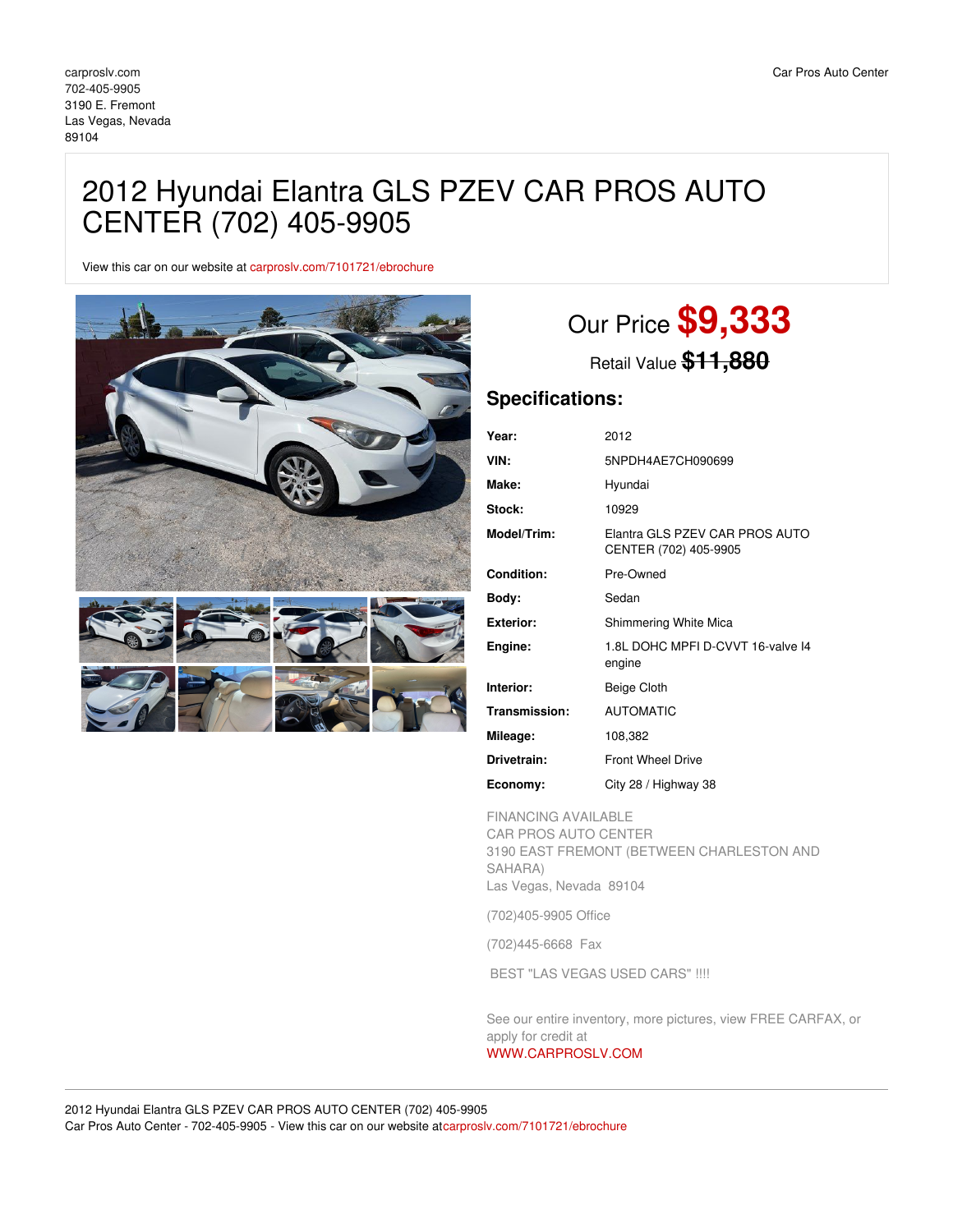

2012 Hyundai Elantra GLS PZEV CAR PROS AUTO CENTER (702) 405-9905 Car Pros Auto Center - 702-405-9905 - View this car on our website a[tcarproslv.com/7101721/ebrochure](https://carproslv.com/vehicle/7101721/2012-hyundai-elantra-gls-pzev-car-pros-auto-center-702-405-9905-las-vegas-nevada-89104/7101721/ebrochure)